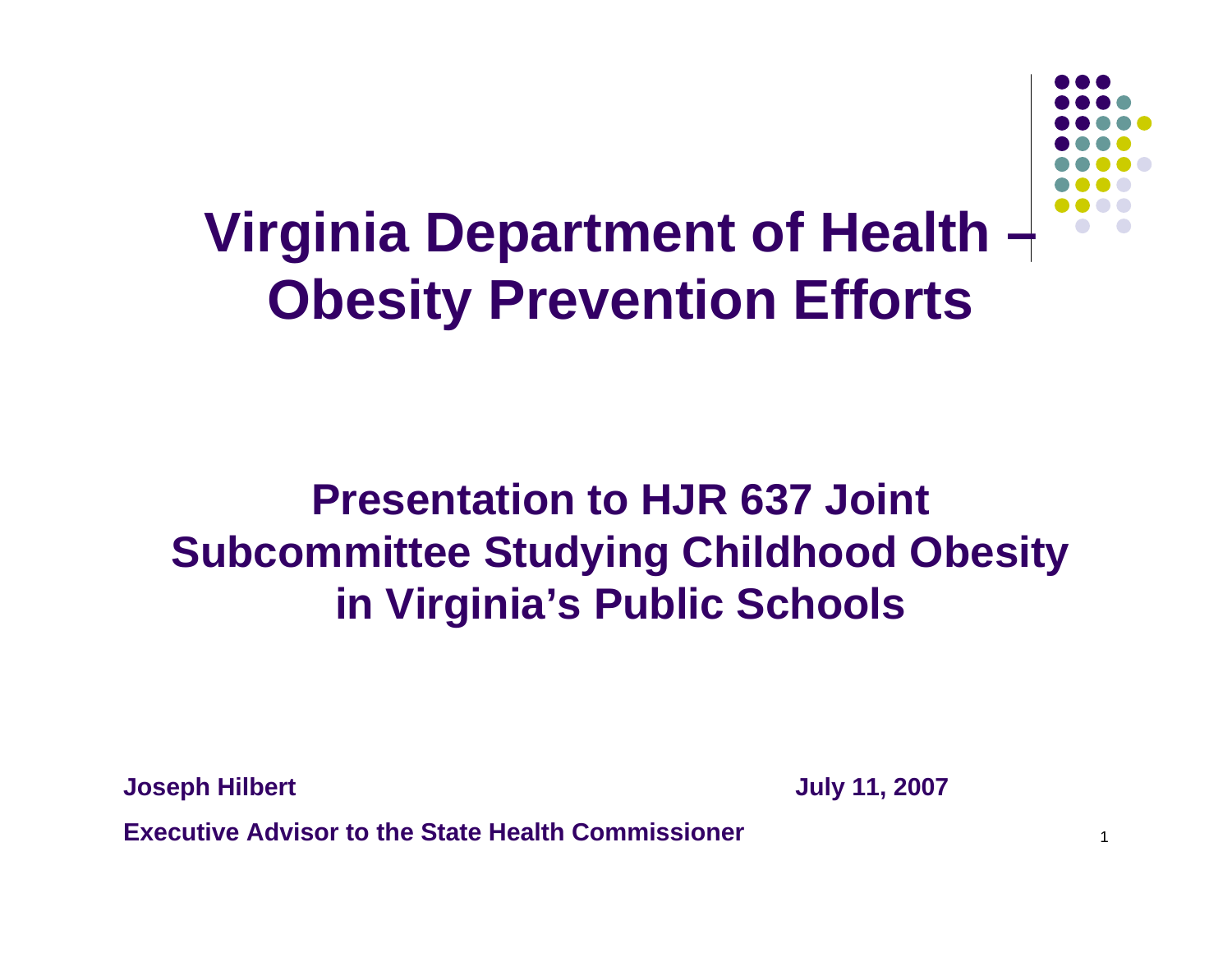# **Childhood Obesity – Why Do We Care?**

- 
- $\bullet$  **Major risk factor for the development of debilitating and costly chronic illnesses such as diabetes and heart disease.**
- $\bullet$  **These diseases are very expensive to treat and impair the quality of life of the affected individuals.**
- **Obesity is to a significant extent a preventable condition**
- **Preventing obesity in children, through efforts such as improving their nutritional environment and increasing their physical activity levels, helps to protect public health and reduce overall health care expenditures over the long term.**
- **Healthier children perform better in school.**
- **School-based prevention efforts make it easier to reach large numbers of children**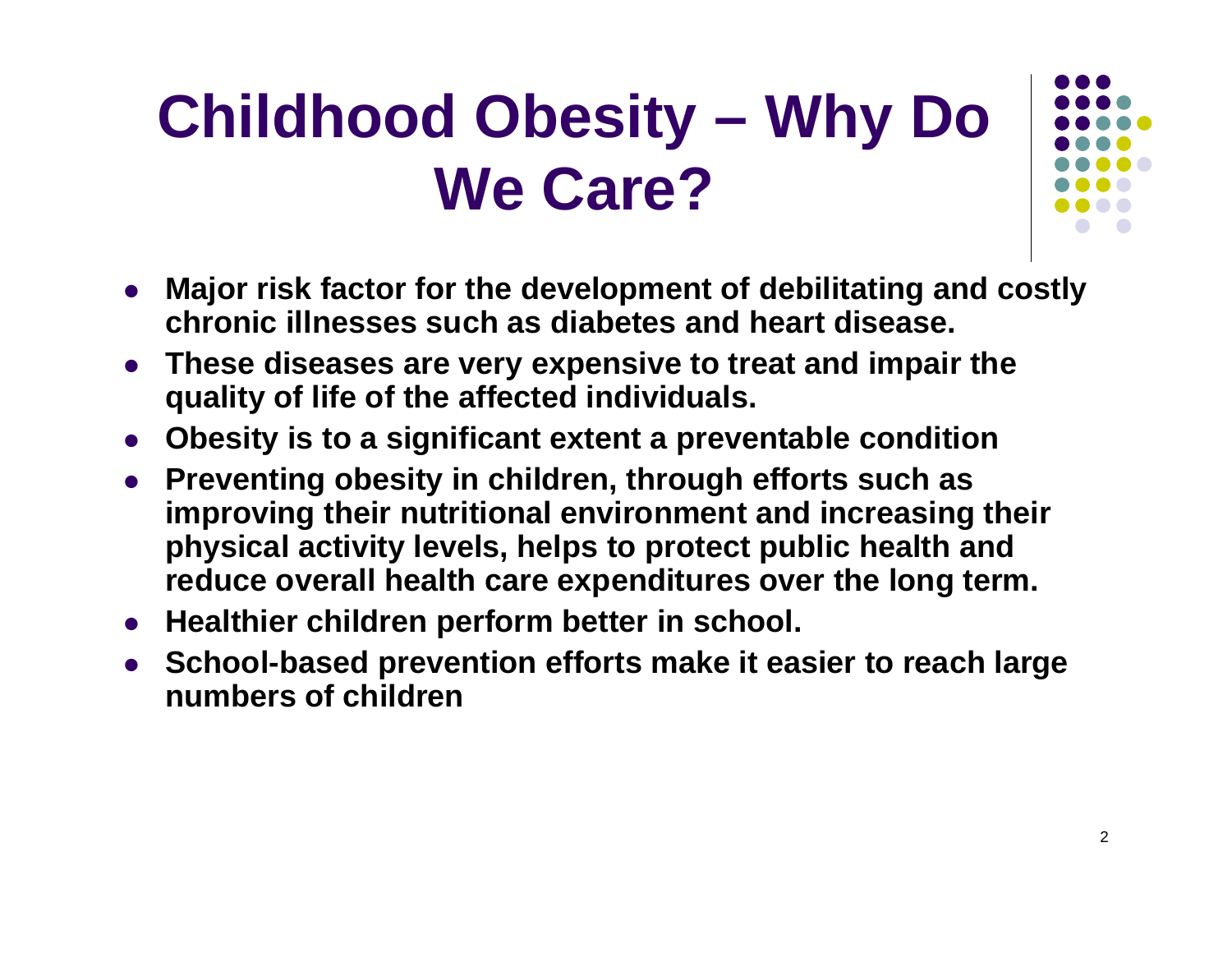# **VDH Performance Measure –Obesity Prevention**



- **The percentage of adults in Virginia who are obese will decrease 15%**
- z **Baseline – 24.1% as of CY05**
- z **Target – Maximum of 20.5% (15% reduction) by end of FY09**
- z **Data Source: U.S. Centers for Disease Control and Prevention – Behavioral Risk Factor Surveillance System**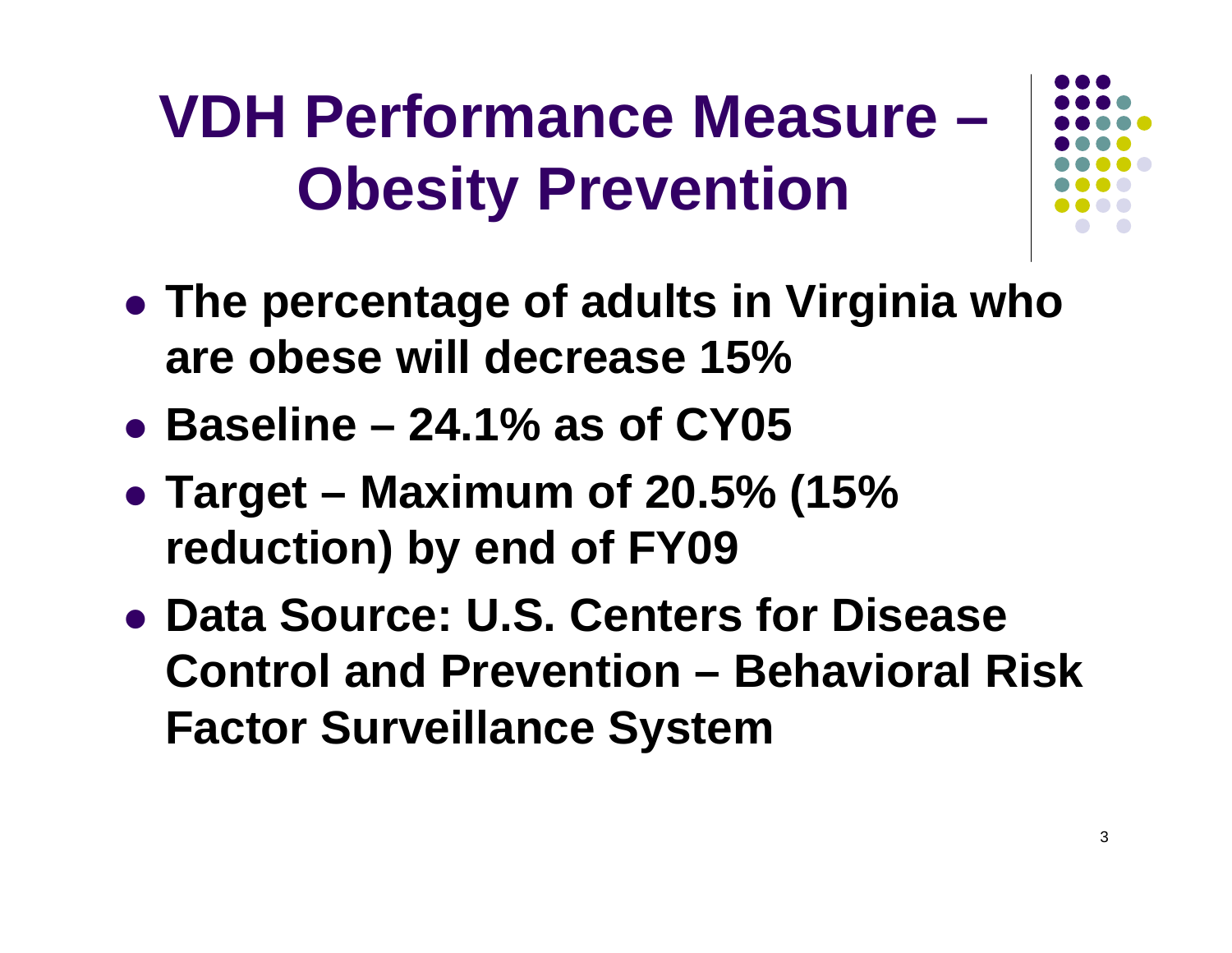# **VDH CHAMPION Initiative**

- z **Designed to help diverse stakeholders equip Virginia's communities with the tools they need to reduce obesity rates.**
- **During 2005, approximately 700 people participated in nine separate focus group/planning meetings**
	- **Provided feedback on community strategies and ideas for increasing physical activity and improving nutritional habits**
- **Four common themes for solutions: media intervention, nutrition education, community involvement, and public policy.**
- z **VDH staff are evaluating existing programs and interventions that address these four themes, and that have demonstrated positive outcomes and that have been proven to be cost effective.**

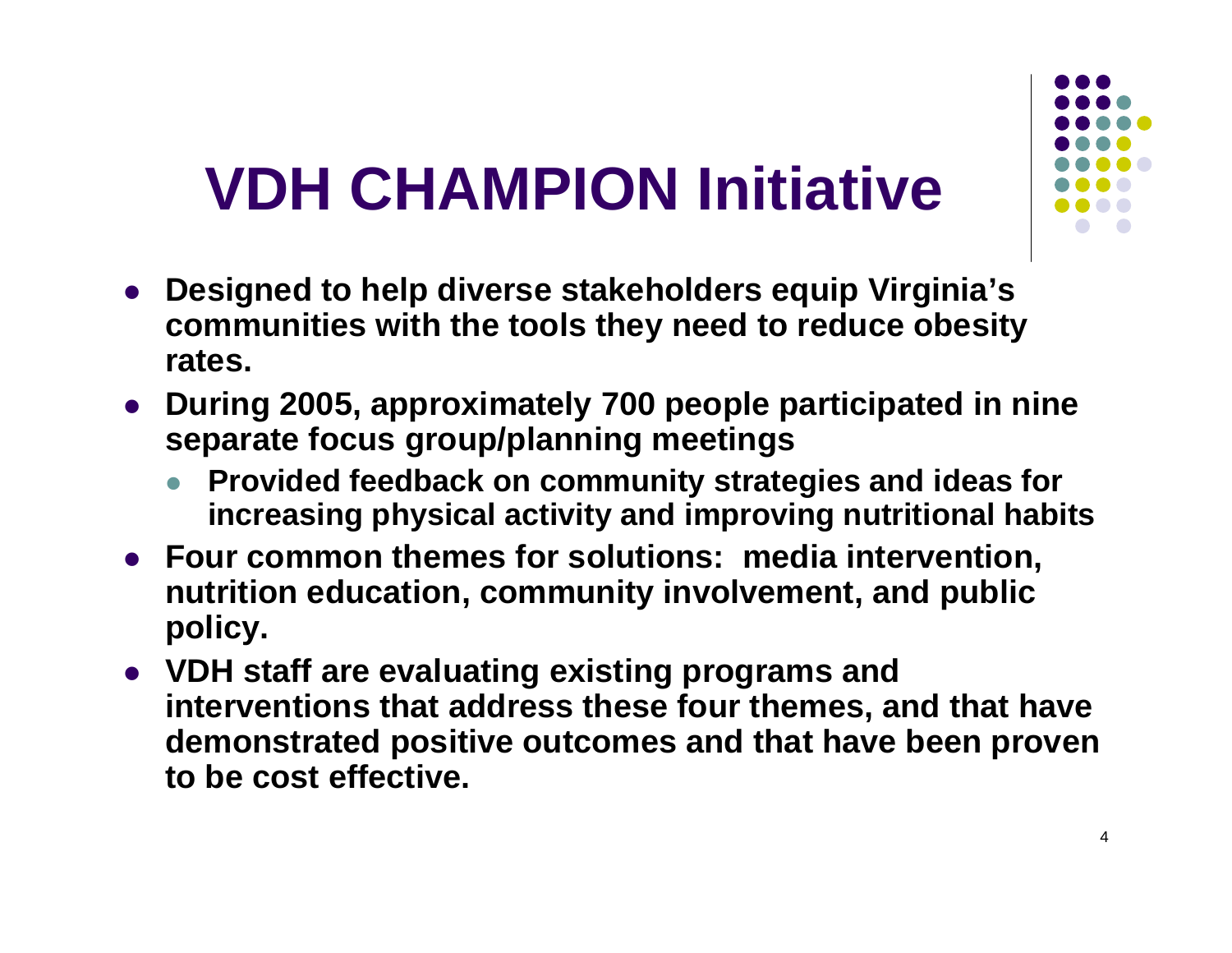# **VDH CHAMPION Initiative**

- z **VDH will present recommended programs to the Governor's state wide advisory committee which is expected to meet later this year** 
	- z **This additional review will determine which initiatives will be included in the final CHAMPION Plan**
- **CHAMPION website includes a comprehensive searchable database of obesity prevention programs in Virginia, and will continue to be updated.**
	- z**http://www.vahealth.org/wic/champion.asp**
- $\bullet$  **The final CHAMPION Report is expected to be released in the spring or summer of 2008**
	- z **Will be a five year plan of which specific programs should be implemented**
- $\bullet$  **Upon release of the final plan, VDH also hopes to provide funding opportunities on the community level to implement CHAMPION approved programs**

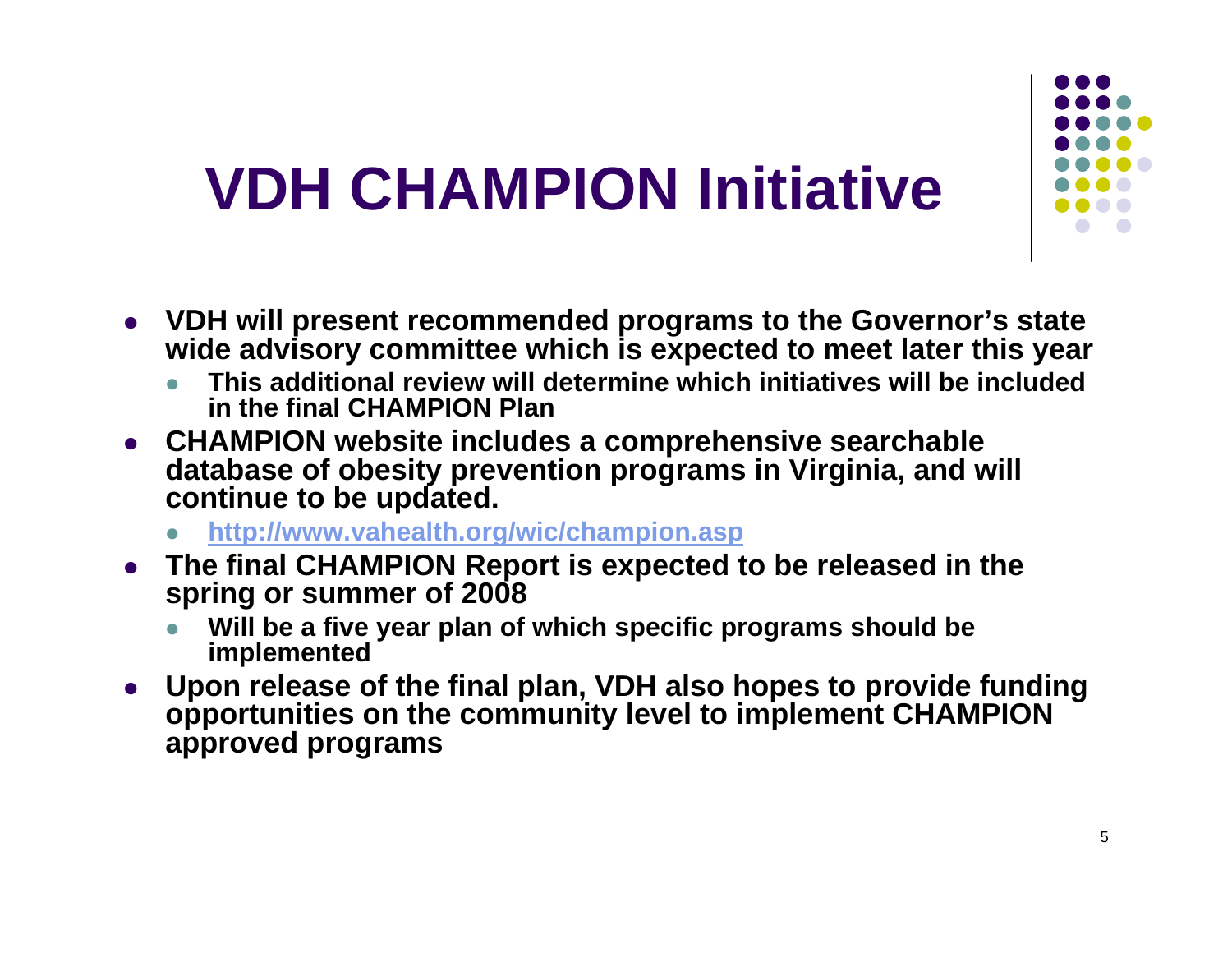#### **Chronic Disease Prevention Grants to Local Health Districts**

- **Create new or expanded chronic disease prevention and control capacity in the local health districts.**
- **Consistent with, and supportive of, the Board of Health Chronic Disease Initiative, as well as the prevention objectives of the Governor's Health Care Reform Commission.**
- z **12 projects funded in FY07 – some are specific to obesity prevention**
- **Additional grants planned for FY08**

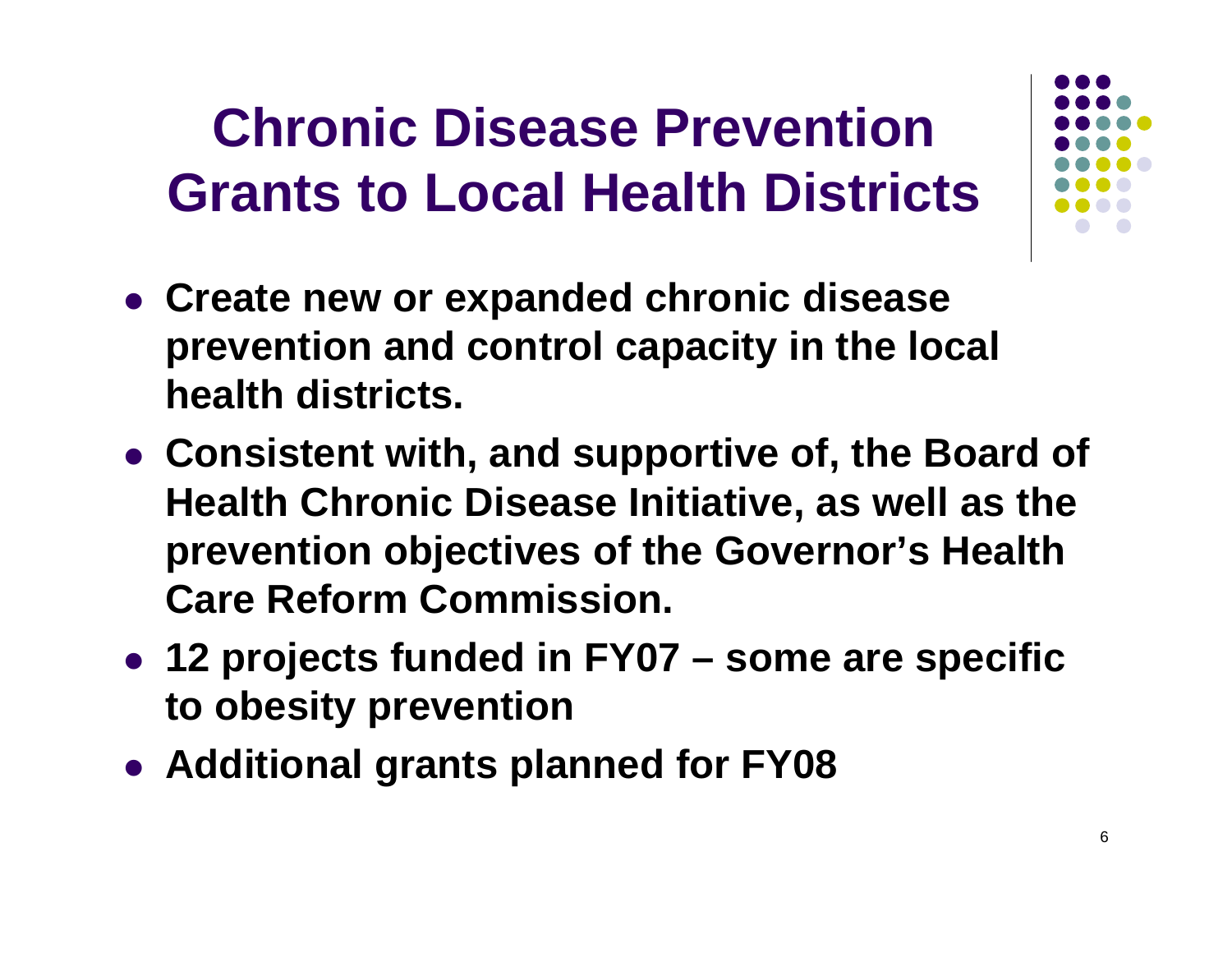### **Roanoke City**



- **Childhood obesity prevention in Hurt Park section of the city**
	- **94% of school children on free or reduced price lunch**
- z **Focus on increasing physical activity, promoting healthy eating, and increasing family involvement in healthy lifestyles**
- **Roanoke City public schools, Roanoke City parks and recreation, Virginia Tech, and Carilion Health System are partners**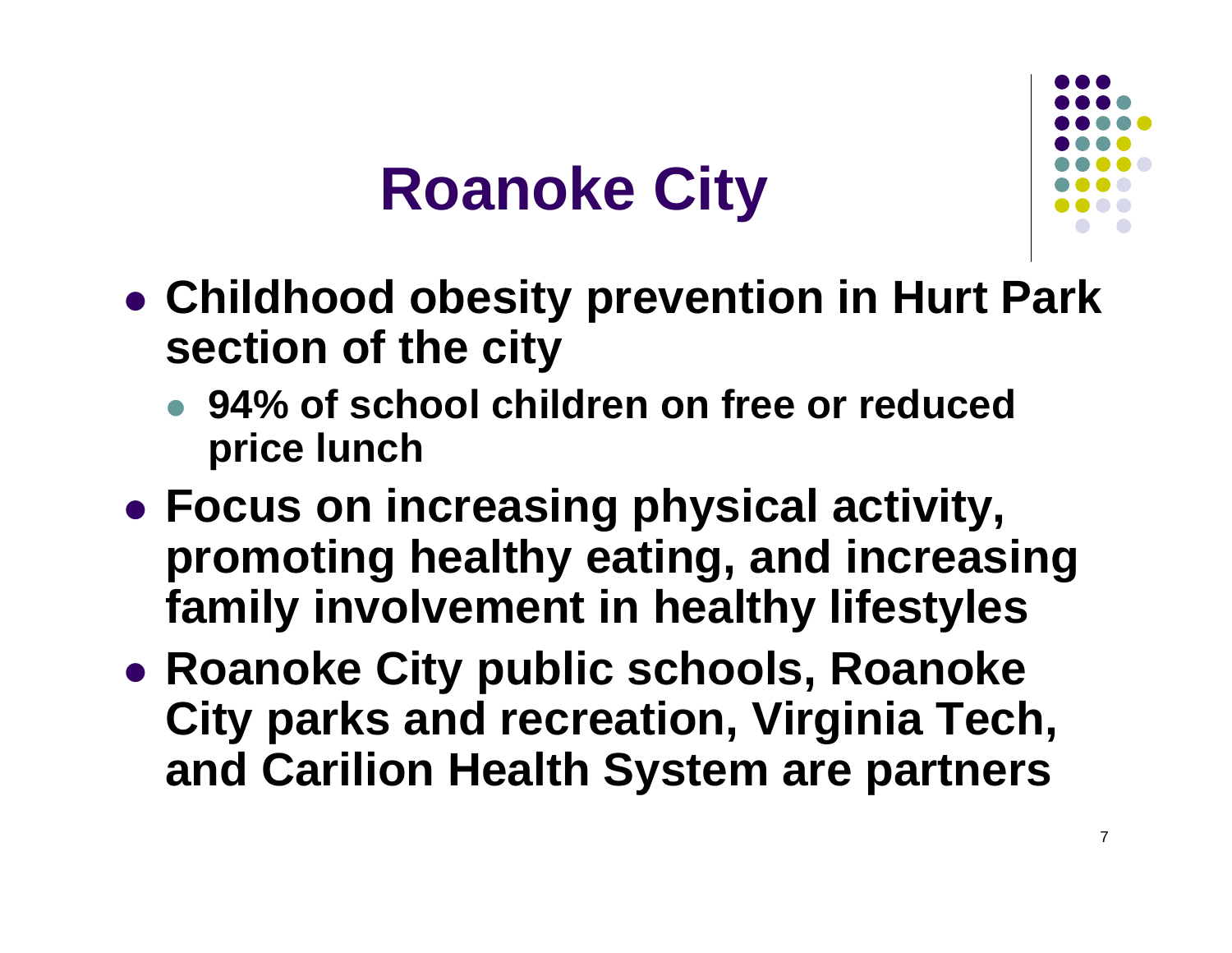### **Cumberland Plateau**

- z **Target population – 250 children enrolled in Head Start in Dickenson and Tazewell counties, and their parents**
- **Instill healthy physical activity and eating habits at an early age**
- **Expansion to Buchanan and Russell counties in FY08**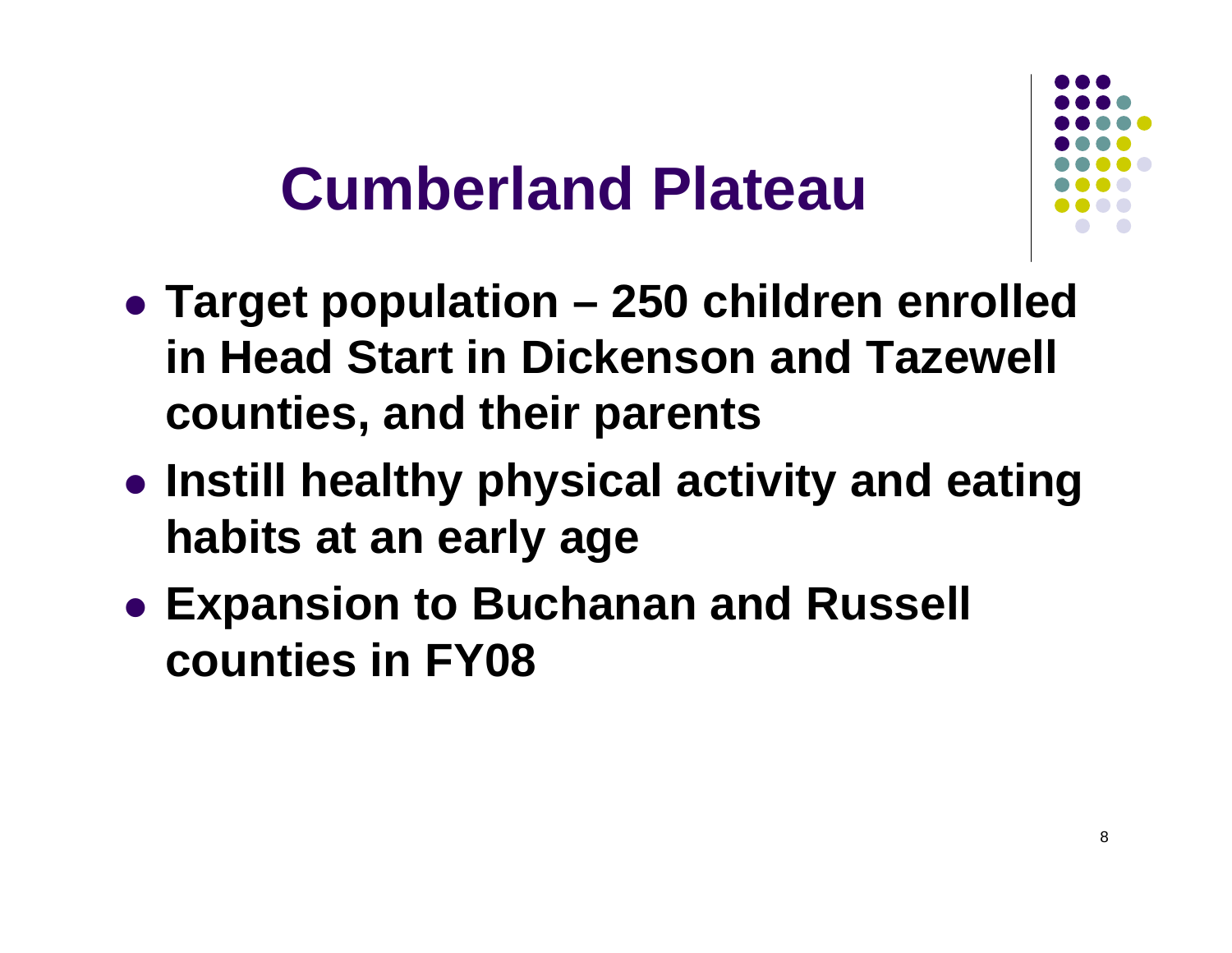### **Rappahannock Area**

- **Implement Caroline County Wellness Campaign, which has already been designed by Caroline Health Advisory Commission following two years of work**
- z **Goals: Reduce incidence of obesity, reduce tobacco use**
- z **Curriculum: Healthy Weights for Healthy Kids; Families Eating Smart and Moving More**

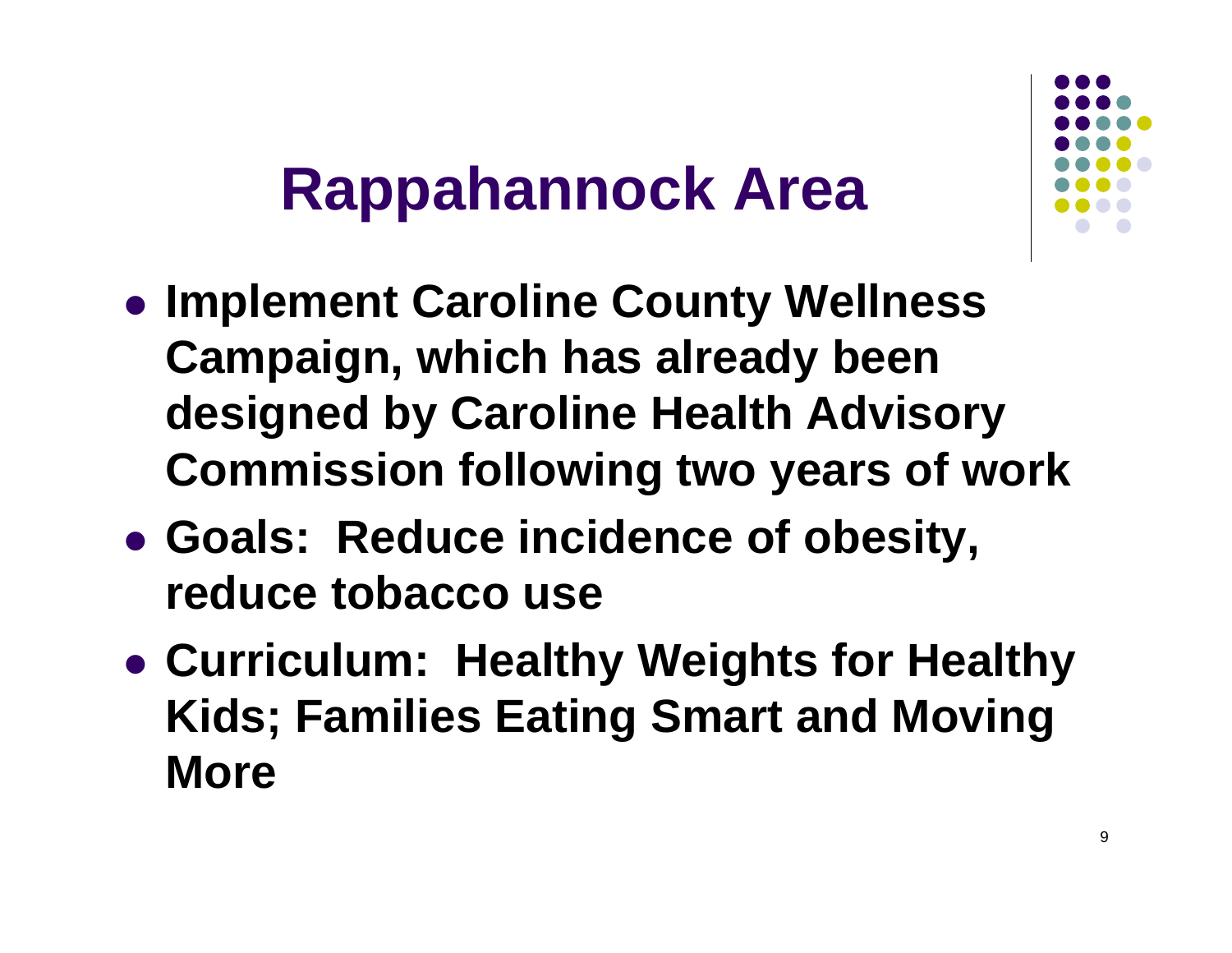### **Chesterfield**



- z *Get L.E.A.N.!* **(Lessons on Exercise, Activity and Nutrition)**
- **Obesity prevention in low income adult females**
- **Programs will be held at county libraries**
- **Recruitment will target residential areas that have a high minority or underserved population**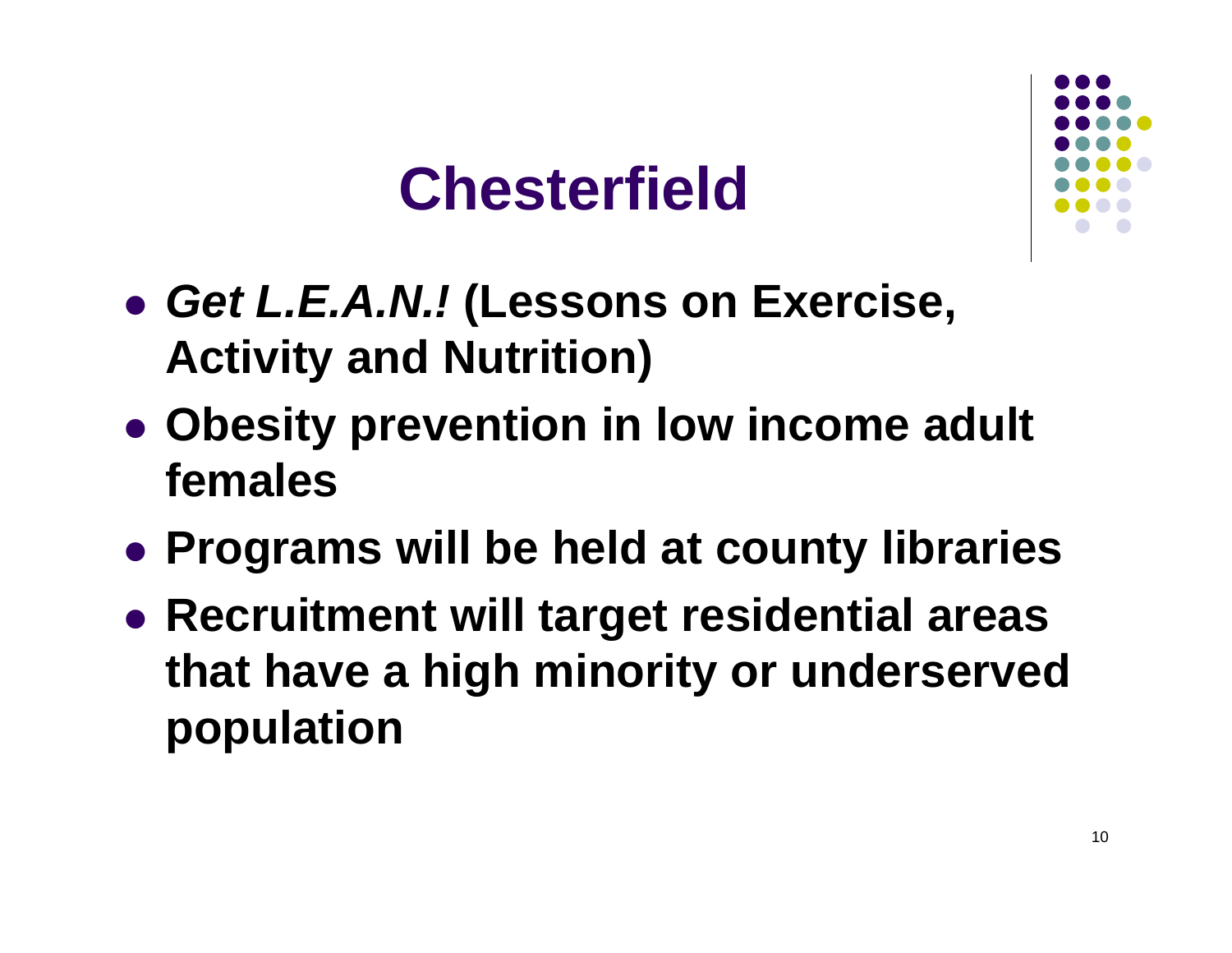# **Coordinated School Health Program**

- **A coordinated school health program model consists of eight interactive components. These components are: health education, physical education, health services, nutrition services, counseling and psychological services, healthy school environment, health promotion for staff, and family/community involvement.**
- **The model involves families, health care workers, the media, religious organizations, community organizations that serve youth, and young people themselves.**
- **However, schools provide a critical facility in which many agencies might work together to maintain the well-being of young people.**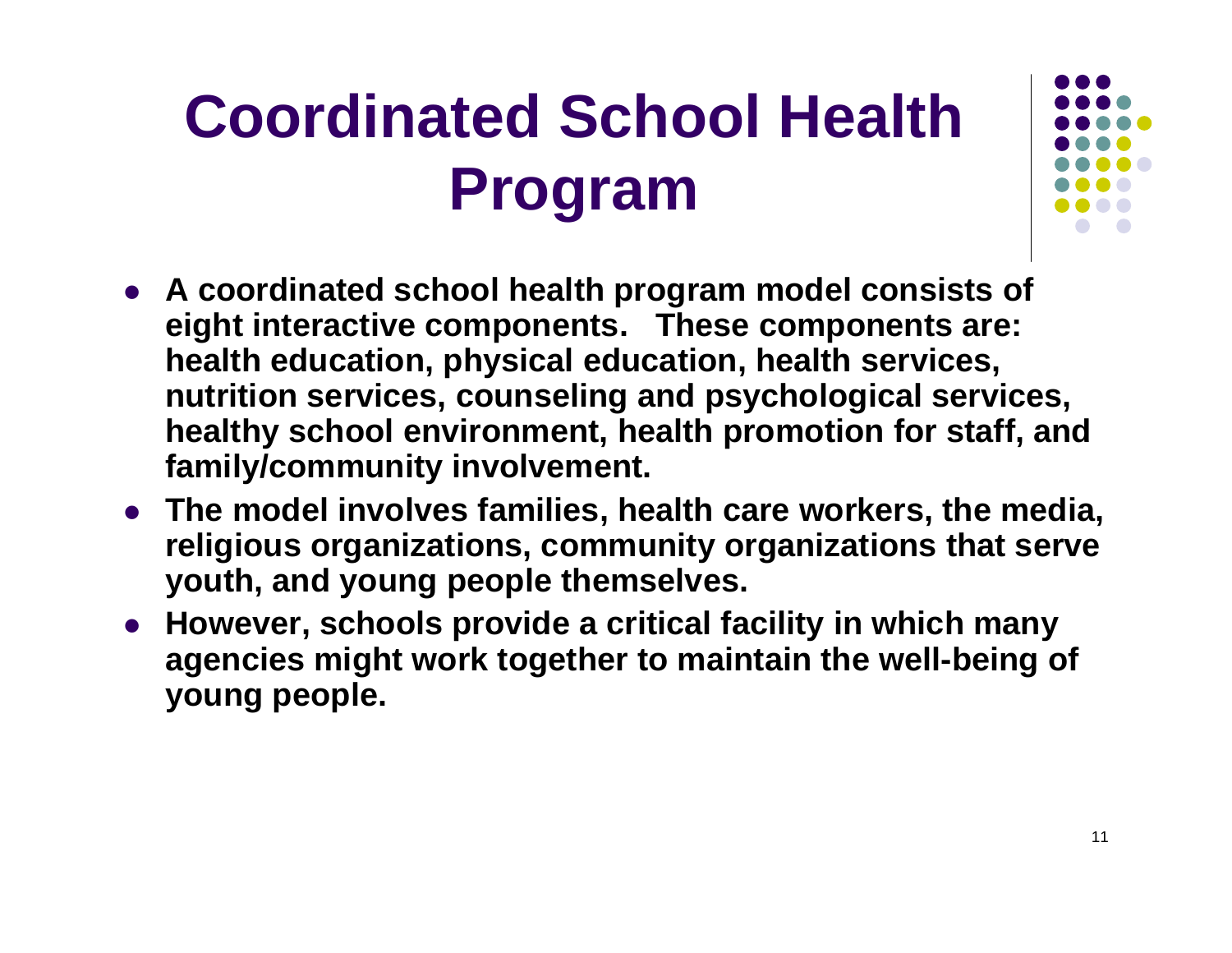# **Coordinated School Health Program**

- **U.S. Centers for Disease Control and Prevention (CDC) provides funding to build state education and state health agency partnership and capacity to implement and coordinate school health programs across agencies and within schools.**
- The expected outcome of this effort is to help schools **reduce chronic disease risk factors, including tobacco use, poor nutrition, and physical inactivity.**
- **23 states including NC, TN, WV, and KY currently receive CSHP funding**
- z **VDH staff have discussed CSHP with DOE staff and offered guidance on ways to address this issue in Virginia. VDH is aware that a funding opportunity from the U.S. Centers for Disease Control and Prevention (CDC) will be emerging in the next year and that DOE has decided to apply. VDH anticipates providing assistance as requested.**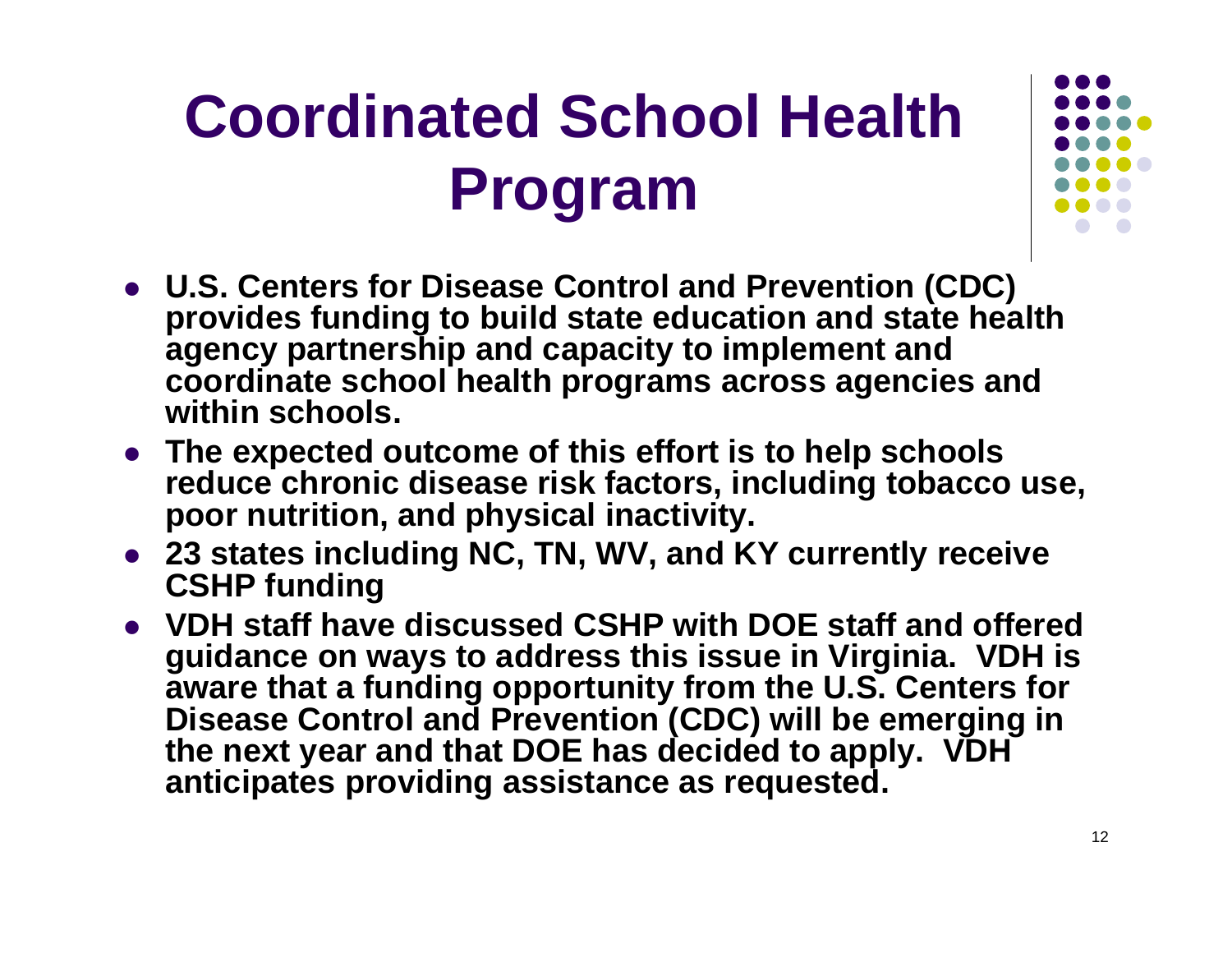# **School Health Leadership Institute**



- **This is a two-year process of training school personnel regarding coordinated school health education. Teams from school divisions develop a work plan to support the implementation of a coordinated school health program. The training includes meetings, workshops, and phone conferences.**
- **The SHLI planning team is composed of representatives from DOE, VDH, American Cancer Society, and the Virginia Comprehensive Health Education Training and Resource Center. VDH staff have provided workshops and helped with planning. VDH has also provided financial support for the SHLI.**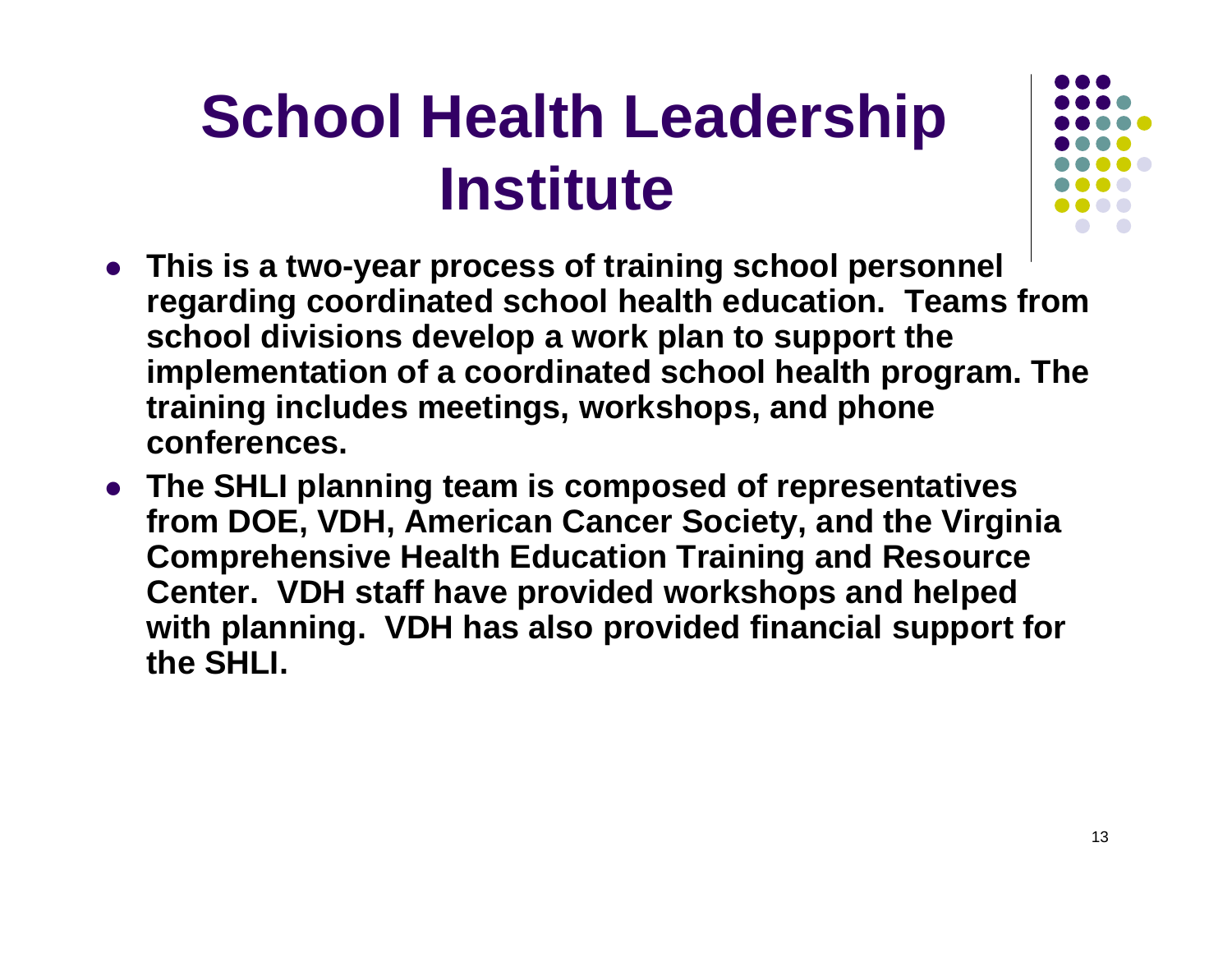### **Health for Success**

- z **Four-day conference held annually at Longwood University. The training sessions are marketed to school and community personnel, school health advisory board members, college and university staff members, and parents interested in strengthening state and local health programs that address educational and developmental needs of children and adolescents.**
- z **Designed to improve educators' knowledge, skills, and comfort level in delivering instruction related to health education, chronic disease prevention, Family Life Education, suicide prevention, and violence prevention. Additional health-related workshops are scheduled to help educators increase awareness about general health topics and strategies for implementing coordinated school health programs at the school division and building levels.**
- VDH staff has provided workshops, helped with planning, and minimal **financial support has been provided. This year's four-day session begins July 16.**

14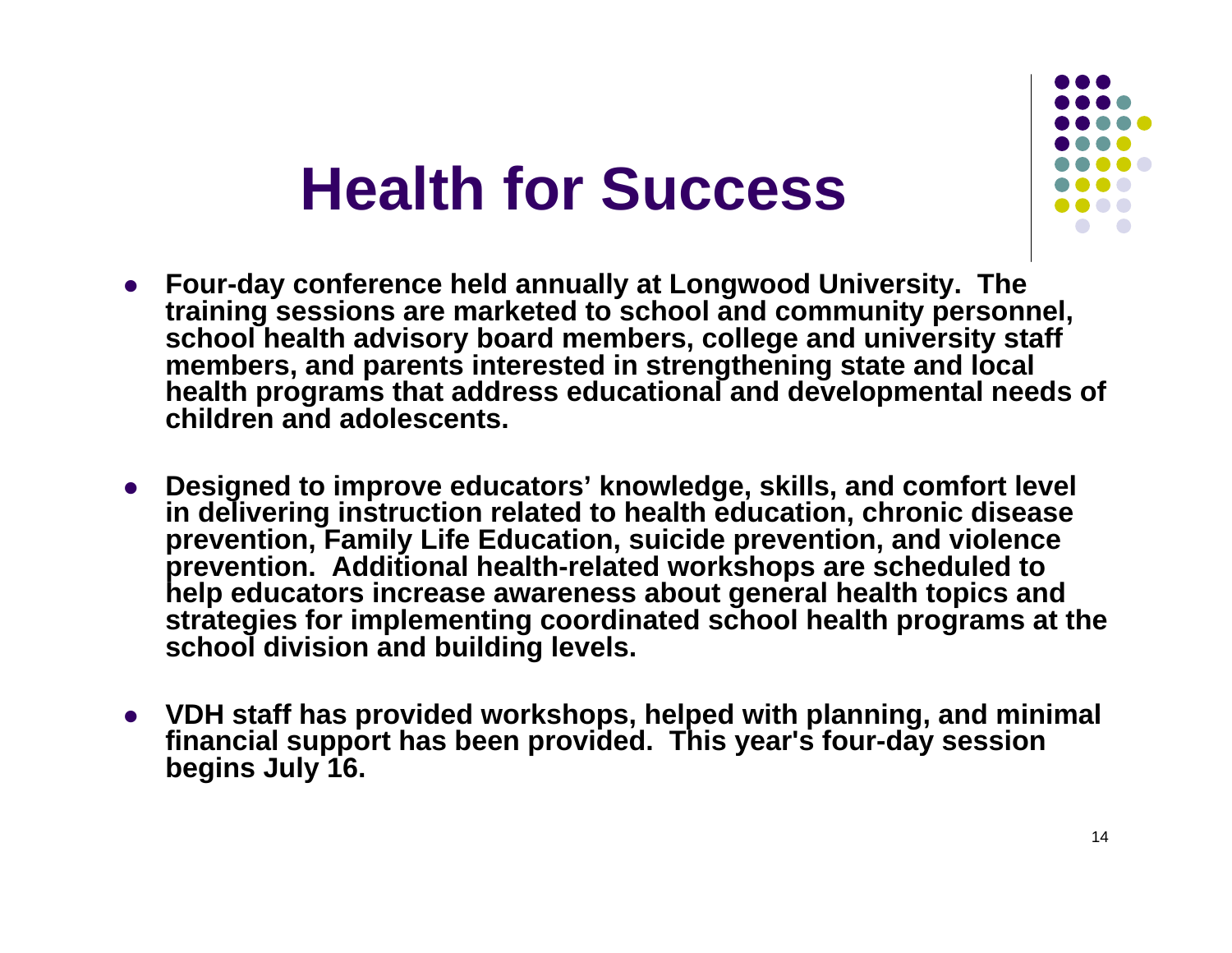### **National Governors Association (NGA) Healthy Kids Grant**

- **•** Virginia has been awarded a grant from the NGA in order to **support implementation of collaborative programs activities designed to help prevent childhood obesity. DOE and VDH worked together to develop and submit the grant proposal on behalf of the Governor.**
- **DOE and VDH will use the grant funds to support the creation and implementation of plans, strategies, policies and practices at the local level to increase physical activity and promote healthy eating for children at highest risk of obesity, including those who live in low-income communities. Grant awards will be made to those localities that demonstrate their interest in and desire and ability to achieve specific results.**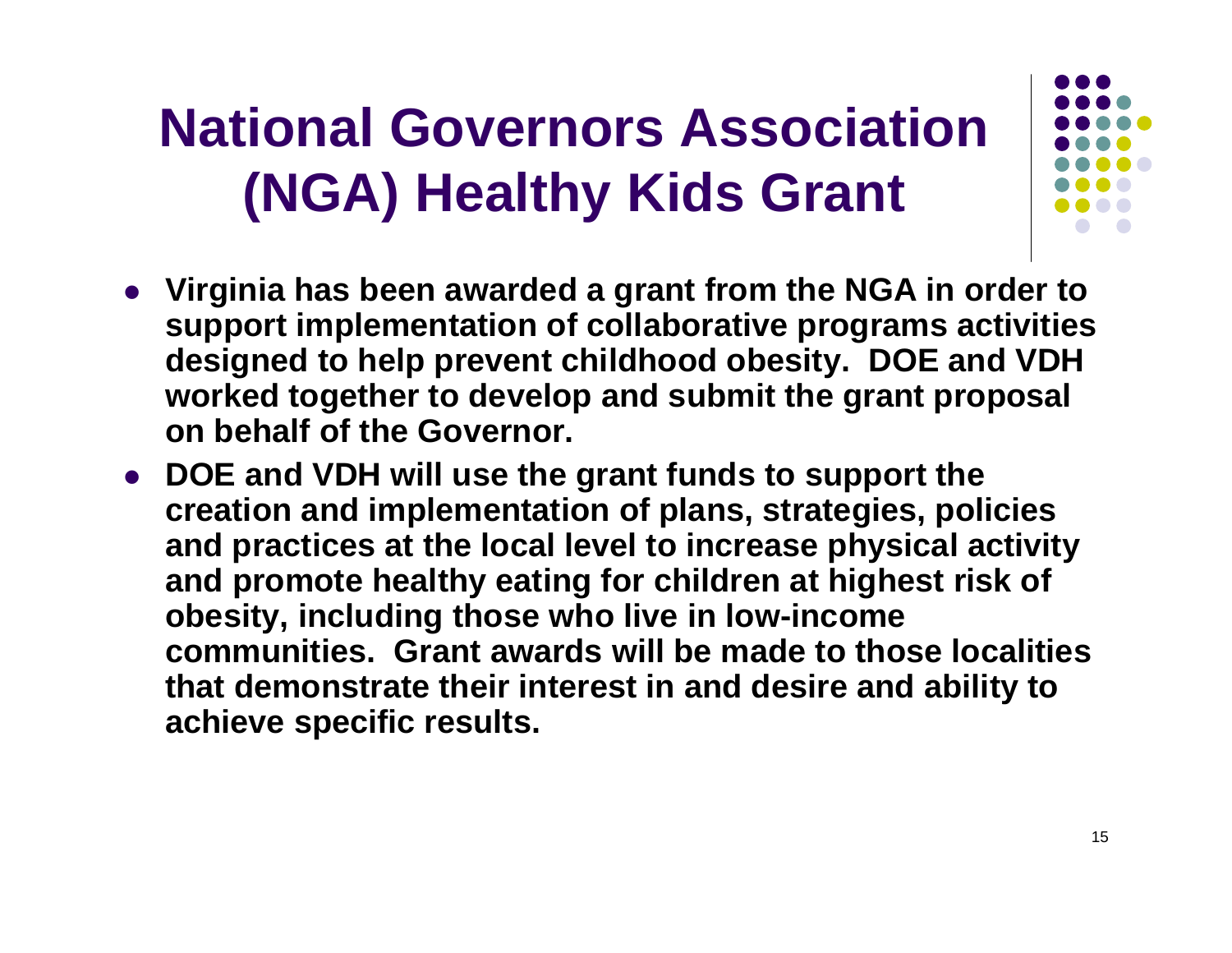# **NGA Healthy Kids Grant**

- z **VDH and DOE will issue a "Request for Results" to qualifying local school divisions. The results sought by VDH and DOE are specific improvements in performance relative to the Governor's Nutrition and Physical Activity Scorecard and to the Virginia Wellness Related Fitness Test.**
- z *Governor's Nutrition and Physical Activity Scorecard (Scorecard).* **The Scorecard was developed in 2005 as an incentive program intended to drive best practices and local policy change, enhance student health, and improve academic achievement. The Scorecard addresses best practices in physical education, nutrition education, standards for all foods and beverages sold or offered during the school day, and other activities designed to promote student wellness. Schools are encouraged to use this tool identifying existing policies and practices and to measure their progress towards meeting the nutrition and physical activity needs of students. The Scorecard can be accessed at http://www.virginia.gov/doe.login.html.**

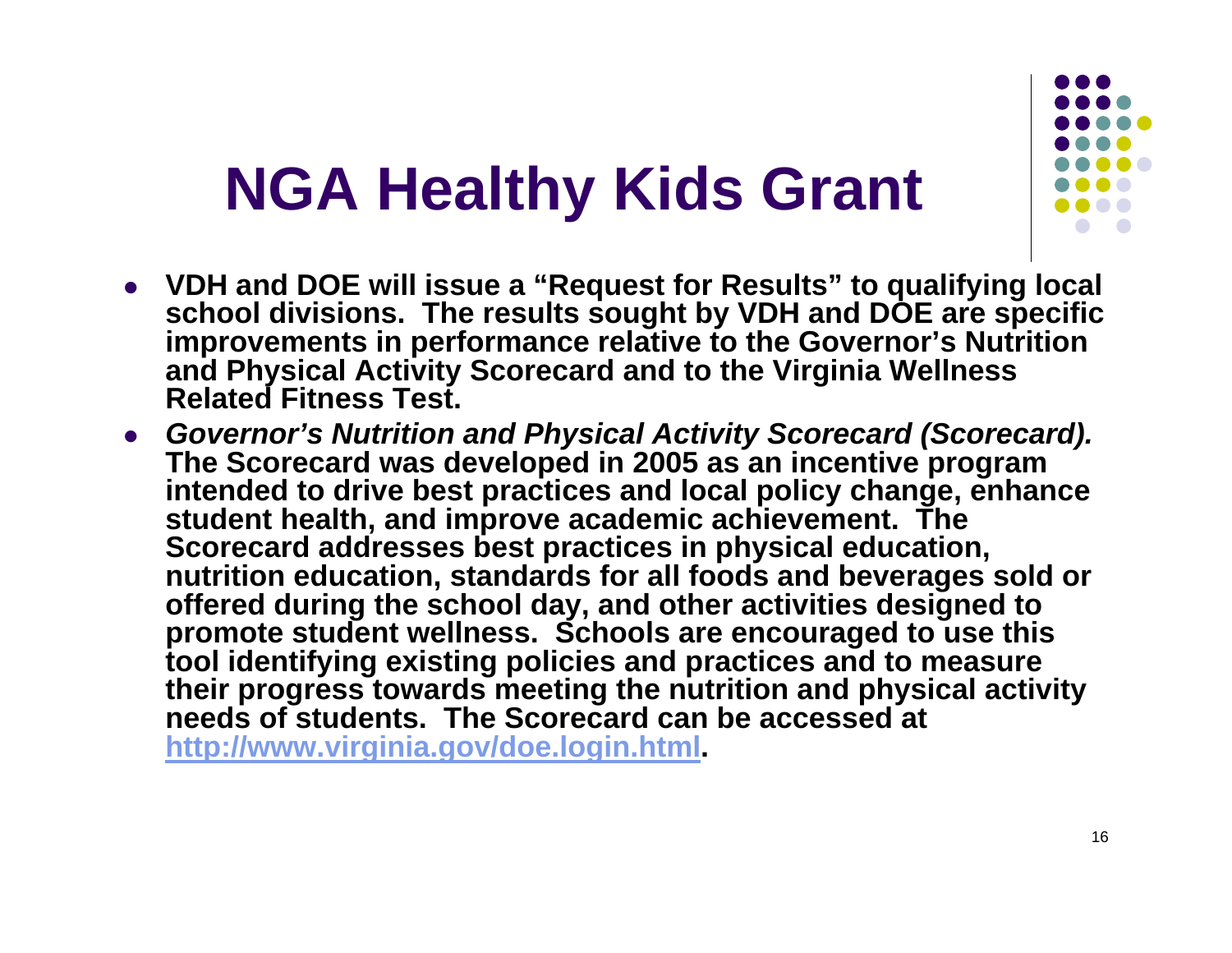## **NGA Healthy Kids Grant**

- $\bullet$  *Virginia Wellness-Related Fitness Test (VWRFT)***. To implement the physical fitness strand of the Health Education Standards of Learning, DOE has developed the VWRFT, which includes protocols for physical education teachers to use in testing their students' fitness. The five major components of the test are aerobic capacity, upper body strength and endurance, abdominal strength and endurance, flexibility, and body composition (i.e., body mass index).**
- **The grant funds will be used to provide support for the development and implementation of local plans, policies and practices necessary to achieve these results. VDH and DOE will also provide technical assistance to grant recipients.**

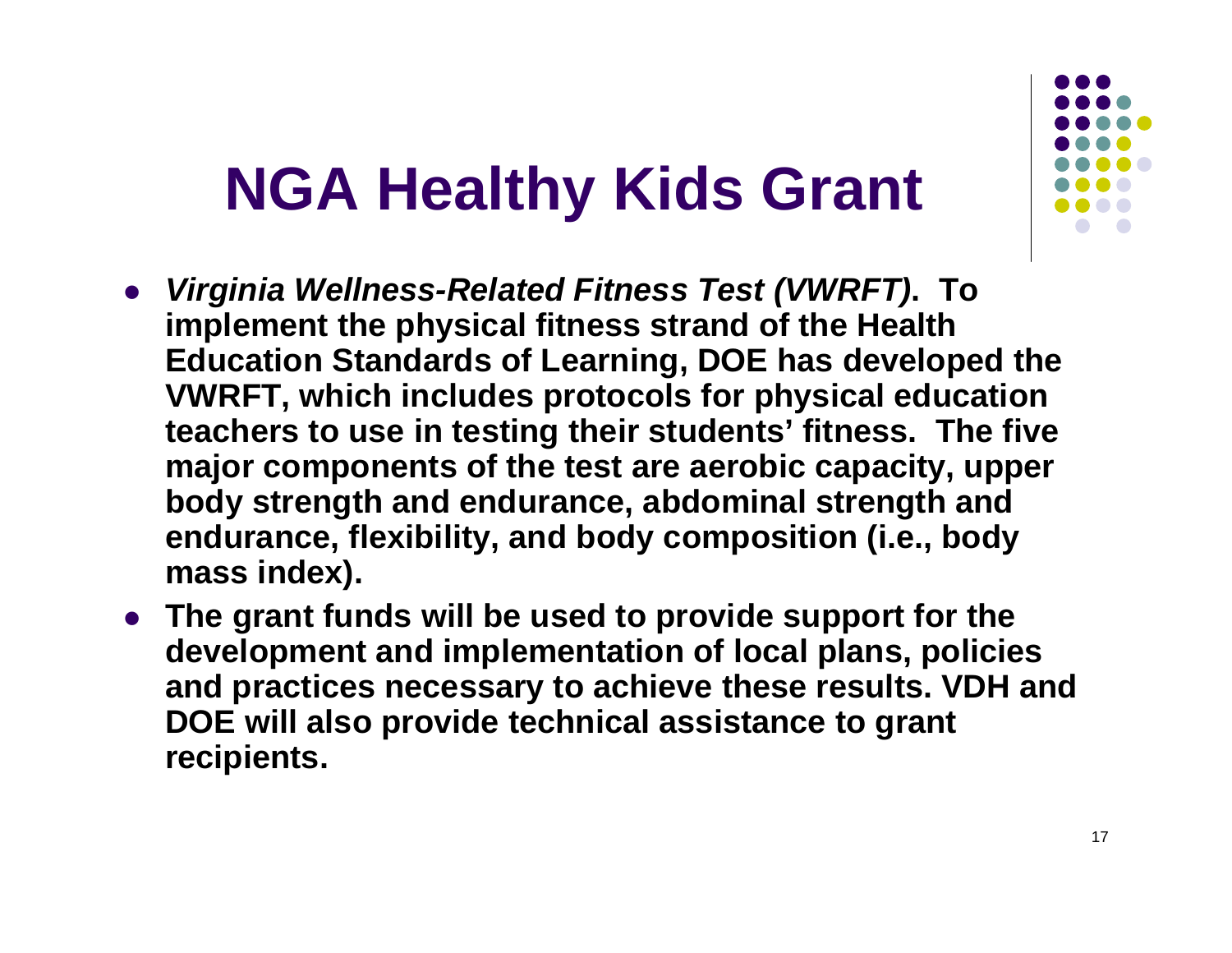# **NGA Healthy Kids Grant**

- **Qualifying school divisions will be those that have at least one school meeting each of the following criteria:**
- **Previously submitted a Scorecard for a Governor's Award but did not achieve award status;**
- **At least 40% of their students receive free or reduced price lunch; and**
- **Located within a local health district that has an adult obesity rate higher than the State average of 25.1%.**
- **Proposals in response to the RFR must be submitted jointly by the local health district director and the superintendent of the local school division.**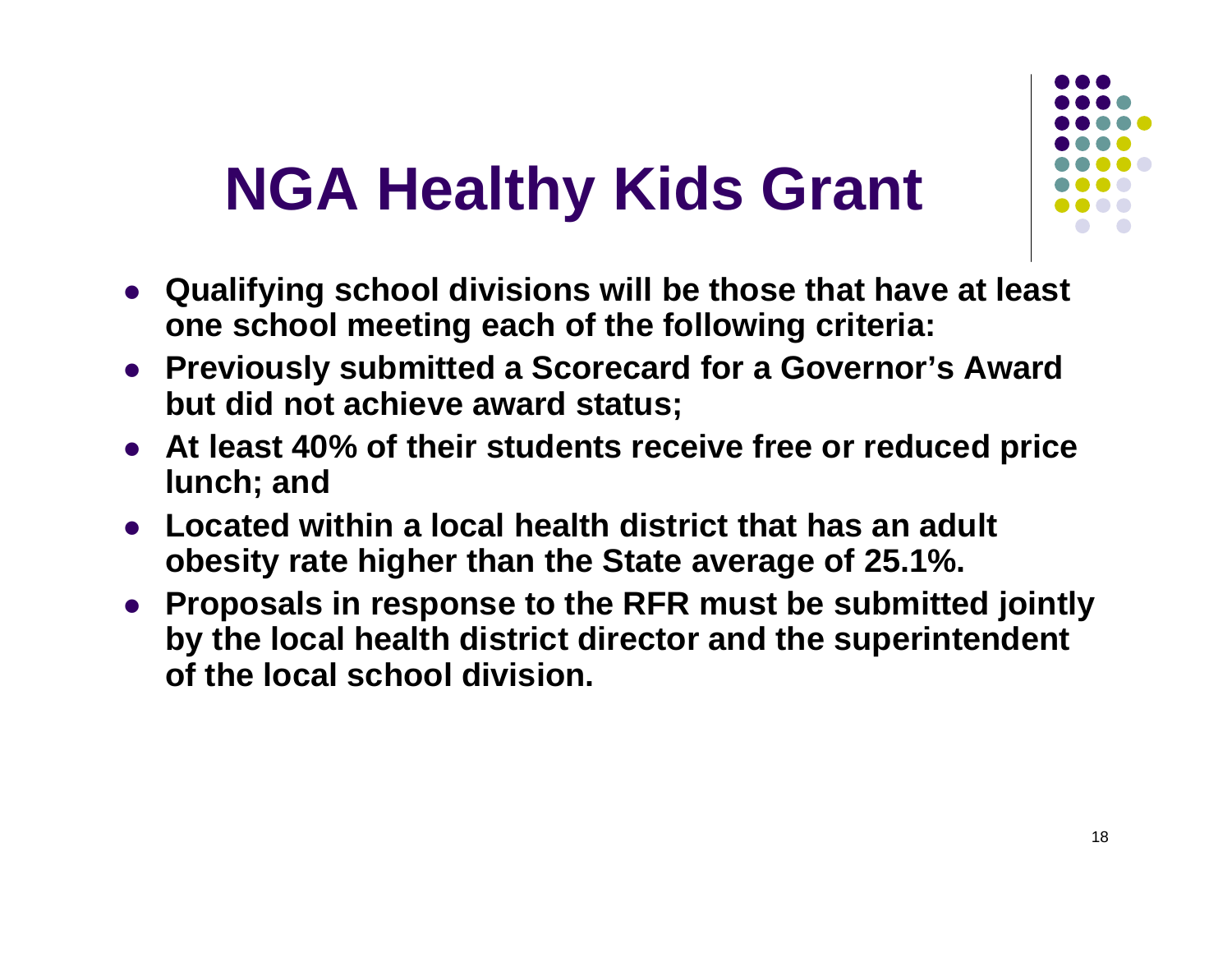# **Governor's Healthy Students Summit**

- z **Will be held on September 20 in Richmond. DOE and VDH are working together to plan and implement the summit. Nearly 400 representatives of local school divisions and local health departments are expected to attend.**
- **At the summit, participants will learn about recent collaborations between public education and public health for prevention of childhood obesity in various Virginia school divisions, and how those collaborative efforts can be replicated in other school divisions.**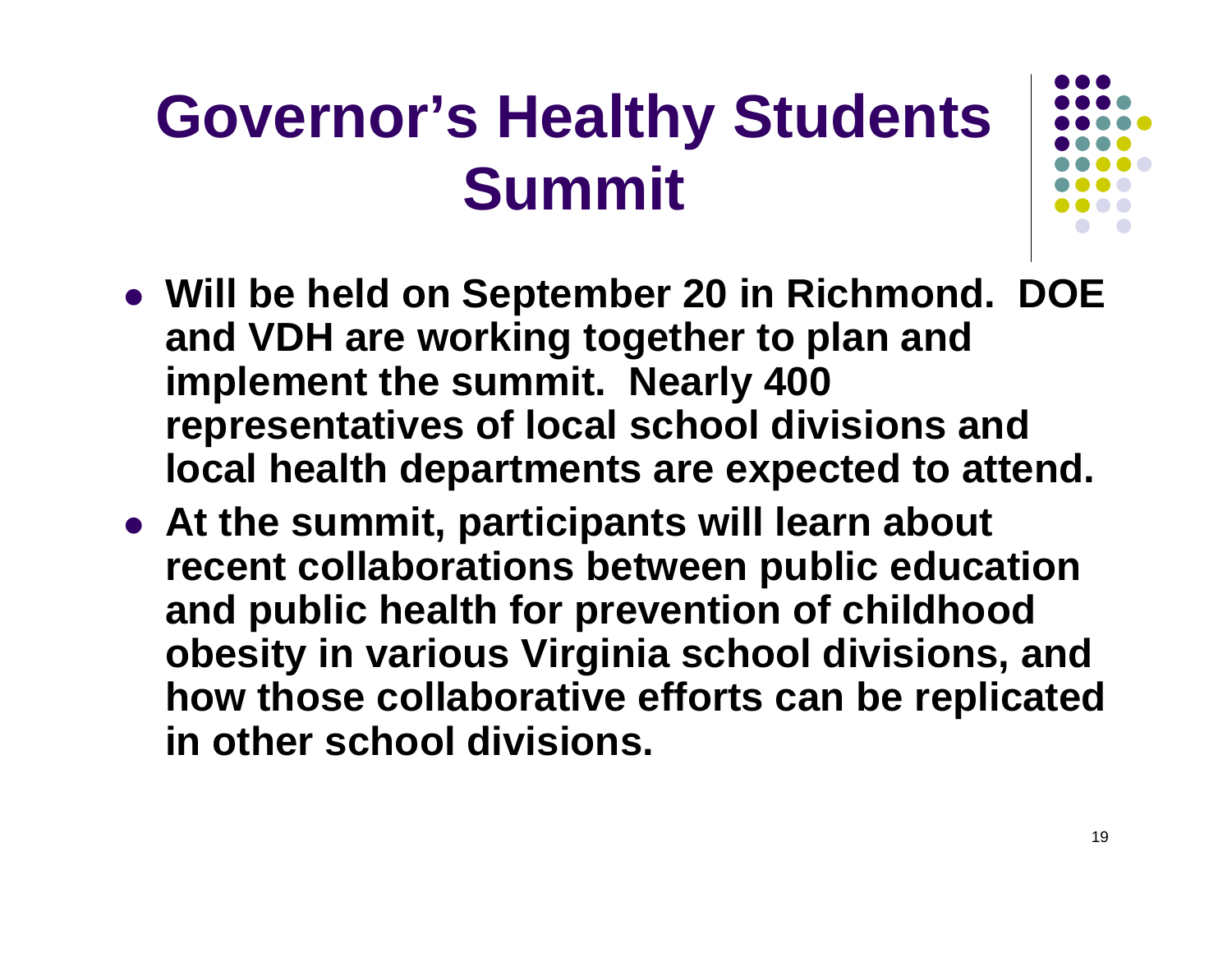# **Governor's Healthy Students Summit**

- **Participants will also learn 1) how federallyrequired Local Wellness Policies can serve as an important tool to guide the development of childhood obesity prevention efforts at the local level; and 2) how the Governor's Scorecard for Nutrition and Physical Activity can serve as a significant motivator for the development of childhood obesity prevention efforts at the local level.**
- **Participants will begin to develop action plans for the prevention of childhood obesity in their respective localities.**